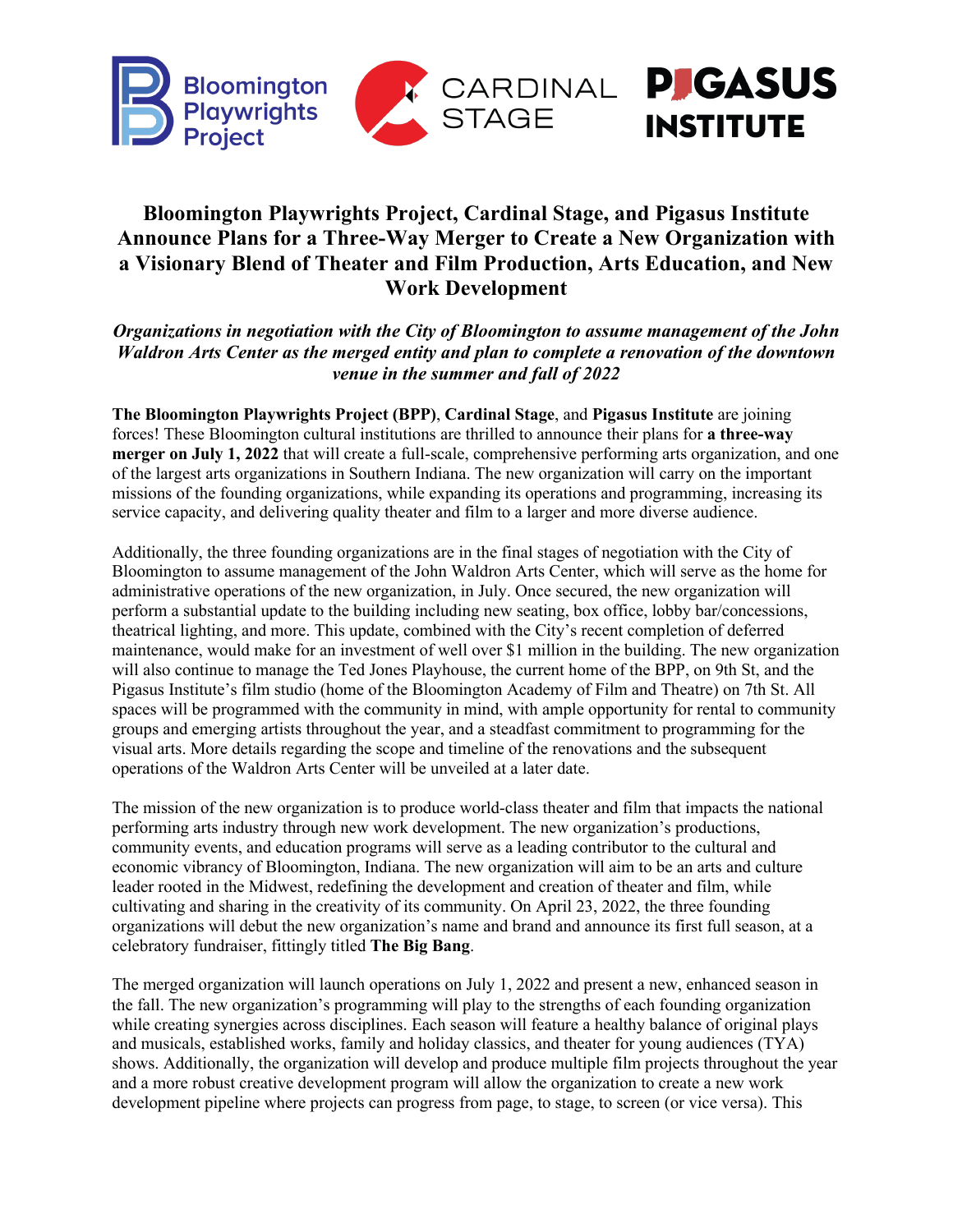unique production model will generate national attention, allowing the organization to attract high quality talent to Bloomington.

In addition to its theatrical and film endeavors, the new organization's Education and Outreach Initiatives will have a deep and lasting impact in Bloomington and throughout the region. The organization will offer classes, camps, and experiential learning opportunities throughout the year for primary and secondary students and adults. In addition to these learning experiences, the new organization will be continuing the work of Project Pigasus, a yearly statewide screenwriting competition for high school students, and the BPP's Mini Play Youth Writing Competition, further empowering young voices. The new organization will also maintain Cardinal Stage's tradition of offering subsidized student matinee performances for its Theater for Young Audiences (TYA) and youth-appropriate programming.

The three founding organizations began collaborating extensively in 2019 with the formation of the Bloomington Academy of Film & Theatre (BAFT). With the success of that effort, the founding organizations began discussing a grander vision for the future of the performing arts in Bloomington. At the onset of the COVID-19 pandemic in early 2020 when theaters shuttered across the community, internal work began to determine the viability and strengths of a three-way merger. With generous support from the Community Foundation of Bloomington & Monroe County (CFBMC), the boards of each organization began formal merger negotiations with independent local consultant Sara Peterson in early 2021. This process officially concluded on March 1, 2022 after each organization approved a formal plan of merger. The new merged organization will commence legal operations on July 1, 2022.

The company will be led by Co-Artistic Directors Kate Galvin and Chad Rabinovitz and Managing Director Gabe Gloden, with John Armstrong heading up the company's robust fundraising initiative. The organization will retain all of its existing full-time staff and has already begun adding to its team with new employees in administration, theatrical production, and filmmaking. The new organization's 22/23 theatrical season, along with its new name and identity, will be announced on Saturday, April 23rd at The Big Bang, a celebratory fundraiser, at One World at the Woolery Mill. Tickets for The Big Bang can be purchased through Cardinal Stage's website (cardinalstage.org). Season Subscriptions will be available starting a few weeks after the announcement. Other details, including class schedules, film projects, and writing contests will be announced later this year.

-----

# **PRESS CONTACT:**

Cassie Hakken, Cardinal Stage Marketing Manager cassie@cardinalstage.org // (812) 336-7110